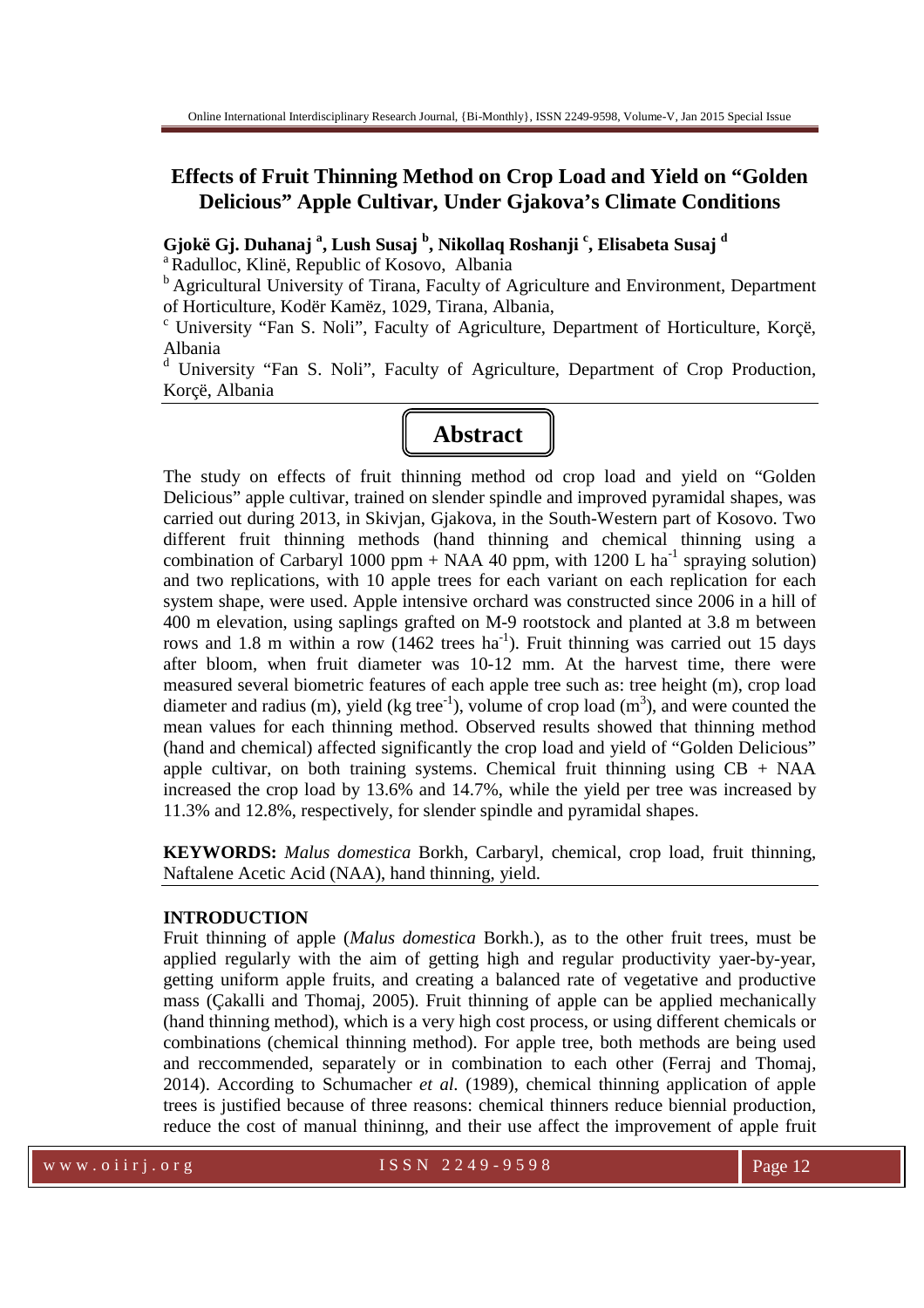quality. However, sometimes, except positive effetcs such as the increase of fruit mass (Pavicic and Paulic, 1989) and reduction of periodical productivity (Link, 1998), chemical fruit thinning can cause negative effects such as reduced yield (Elfving and Cline, 1993/a; Elfving and Cline, 1993/b), fruit deformation at cv "Golden Delicious" (Rogers and Williams, 1977), poor fruit coloration at cv Mutsu (Byers and Carbaugh, 1991; Daugaard and Grauslund, 1999), low calcium concentration in fruit at cv Boscop (Hess *et al.,* 1996), etc. Hand fruit thinning is a very high labour cost process which is being used mainly to new orchards and in limited areas, while chemical thinning can be applied easily and is less expensive (Zajmi *et al.*, 2007).

Chemical thinners include different chemicals, but plant growth regulators and some insecticides are used for thinning in most cases. Results from the recently published literature point to advantages of combining certain growth regulators and insecticides for apple fruit thinning (Jemrić *et al.,* 2003). Combination of carbaryl and 1-naphtaleneacetic acid has given good results in some years and climate conditions, but caused excessive thinning in some other years and climate conditions (Rogers and Williams, 1977). Generally, mixtures of growth regulators (Elfving and Cline, 1993/b), or growth regulators and insecticides (Marini, 1996; Byers and Carbaugh, 1991) are being used, particularly for cultivars which are not easily mechanicaly thinned (Byers and Carbaugh, 1991). In such cases, it is possible to reduce the concentration of individual thinner. This is extremely important from the environmental point of view (Jemrić *et al.,* 2003). The most used chemical apple fruit thinners are Ethephon (ETH), Carbaryl (CB), Naphthalene Acetic Acid (NAA), 6-Benzyladenine (6-BA), and fish oil (Reyes *et al.,* 2008; Greene, 2002; Lakso *et al.,* 2000; Marini, 1996; Zucconi, 1992), which are being used for chemical treatment of little fruits (10-15 mm) (Ferree and Schmid, 2001; Vercamen, 1997), 2-3 weeks after bloom, and are being applied as liquid solution in given concentrations (Marini, 2000; Bergamini, 1991). Through winter pruning and green operations, such as branch top cutting, flower and fruit thinning, etc., fruit growers ams to ensure 30-40 healthy leaves for each fruit and try to avoid the high yield the first growing years of apple trees, which causes premature aging of apple trees (Bellini, 2002; Krebs and Widmer, 1992).

"Red Delicious" and "Golden Delicious" are some of the most widely planted apple cultivars in Albanian and in Kosovo's orchards. These cultivars are reported as difficult to thin by hand (Marini, 2002). To overcome this problem, there is being applied the chemical thinning using Carbaryl (CB) and Naphthalene Acetic Acid (NAA), which are the most used chemical thinners in Kosovo and other countries. Reyes *et al.* (2008) report that chemical thinning using Carbaryl and fish oil reduced the periodical yield of cv "Golden Delicious", while ethephon and 6-BA negatively affected the second year bloom.

Marini (2004), Jemrić *et al.* (2003), Pavičić (1993), etc., have reported that chemical fruit thinning had affected the year-by-year yield of cv "Golden Delicious", reducing the genetic tendency for biennial yield. Reduction of fruit number per tree affects pozitively the vegetative growth of shoots, leaves, and crop load, as well (Mika, 1986). Sometimes, "Golden Delicious" apple cultivar asks for additional thinning of the fruits by hand after chemical thinners (Ferraj and Thomaj, 2014; Schumacher *et al.,* 1989) or for combining of Carbaryl with Naphthalene Acetic Acid (NAA) ose 1-naphthaleneacetamide (NAD) (Vercamen, 1997) to achieve optimal results. Our aim was to determine the effect of hand

w w w . o i i r j . o r g i second to see ISSN 2249-9598 Page 13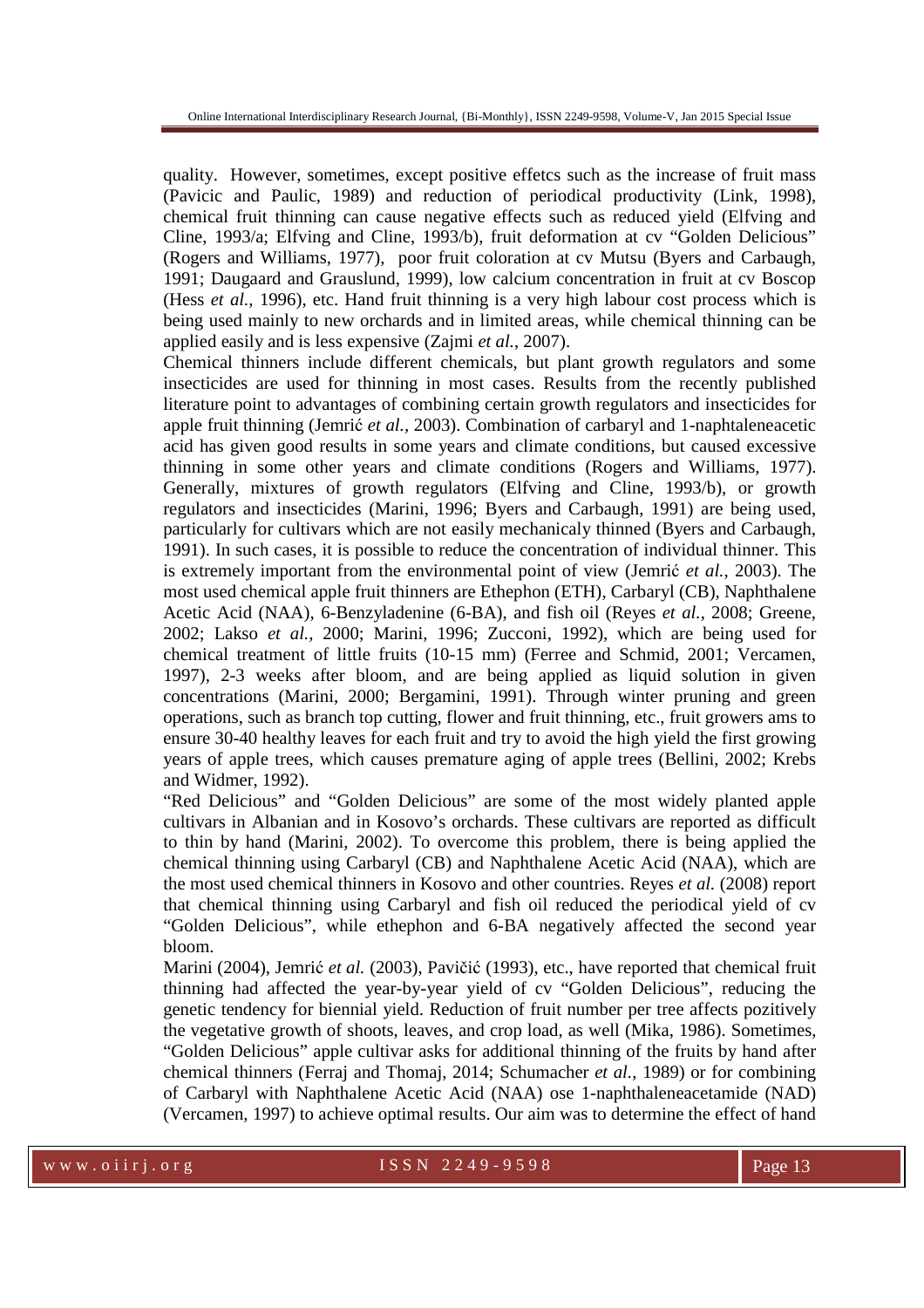Online International Interdisciplinary Research Journal, {Bi-Monthly}, ISSN 2249-9598, Volume-V, Jan 2015 Special Issue

and chemical thinning (Carbaryl 1000 ppm + NAA 40 ppm) on crop load and yield of "Golden Delicious" apple cultivar, trained on slender spindle and improved pyramidal shapes.

### **MATERIALS AND METHODS**

### **Orchard placement**

Study was carried out in 2013 in Skivjan, Commune of Gjakova, Kosovo, a very known area for orchard development, in general, and, especially, apple orchards. "Golden Delicious" apple orchard was planted in November 2006, with saplings grafted on M-9 rootstock, planted 3.8 m between rows and 1.8 m within a row  $(1462 \text{ apple trees ha}^{-1})$ . Rows orientation was North-South. Orchard was constructed in a hill 400 elevation. Apple trees were normally healthy and with a same vegetative growth and development. "Golden Delicious" apple cultivar is the most widely planted cultivar in Gjakova's region, as well as in Albanian and Kosovo's orchards. Apple trees were trained on slender spindle, with hanged shoots, and improved pyramidal shapes, for better use of solar energy. Space between rows was grassed with tapecant cereals and all cultural other cultural practices were applied regularly, as in other apple orchards.

#### **Apple fruit thinning**

The main objective of the study was to determine the effect of hand and chemical thinning (Carbaryl 1000 ppm  $+$  NAA 40 ppm) on crop load and yield of "Golden" Delicious" apple cultivar, trained on slender spindle and improved pyramidal shapes. Apple fruit thinning was applied 15 days after bloom, when the fruit equatorial diameter was 10-12 mm. There were tested two thinning methods (two variants):

- 1. Hand thinning (mechanical thinning), leaving 1 fruit per cluster
- 2. Chemical thinning, using Carbaryl 1000 ppm + NAA 40 ppm, with a sprying volume of 1200 L per ha.

There were used two variants and two replications, with a variant size of 10 apple trees per replication. There were used 40 apple trees for for each trained shape under study. Apple trees were marked with plastic labels.

## **Measurements and analysis**

There were measured several features for each apple tree under study, such as: plant (tree) height (H) starting from the first bifurcation of the first skeletal branches up to the top (m), mean diameter (D) and mean radius (R) of the apple tree crown (m), yield (kg tree<sup>-1</sup>), and, then, were calculated crop load  $(m<sup>3</sup>)$  for each apple tree and for each treatment, and mean yield (kg tree<sup>-1</sup>). All measurements were carried out at harvest on 10 apple trees per treatment per replication. Harvest date has been determined according to the standard method and fruits were harvested on September 15, 2013. Fruits of each plant were weighed separately with an analytical balance and was calculated the mean yield (kg tree<sup>-1</sup>) for each thinning method and each trained shape.

*Crop load calculation for apple trees trained on slender spindle shape* was based on the diameter and radius of the circle formed on the bottom part of the tree crown and tree height, according to formula (1):

$$
V_b =
$$
  $-\cdots$  ( $\mathbb{R}^2 \times \pi \times H$ ) (1), where:

 $V_b$  – crop load of the tree on slender spindle shape  $(m^3)$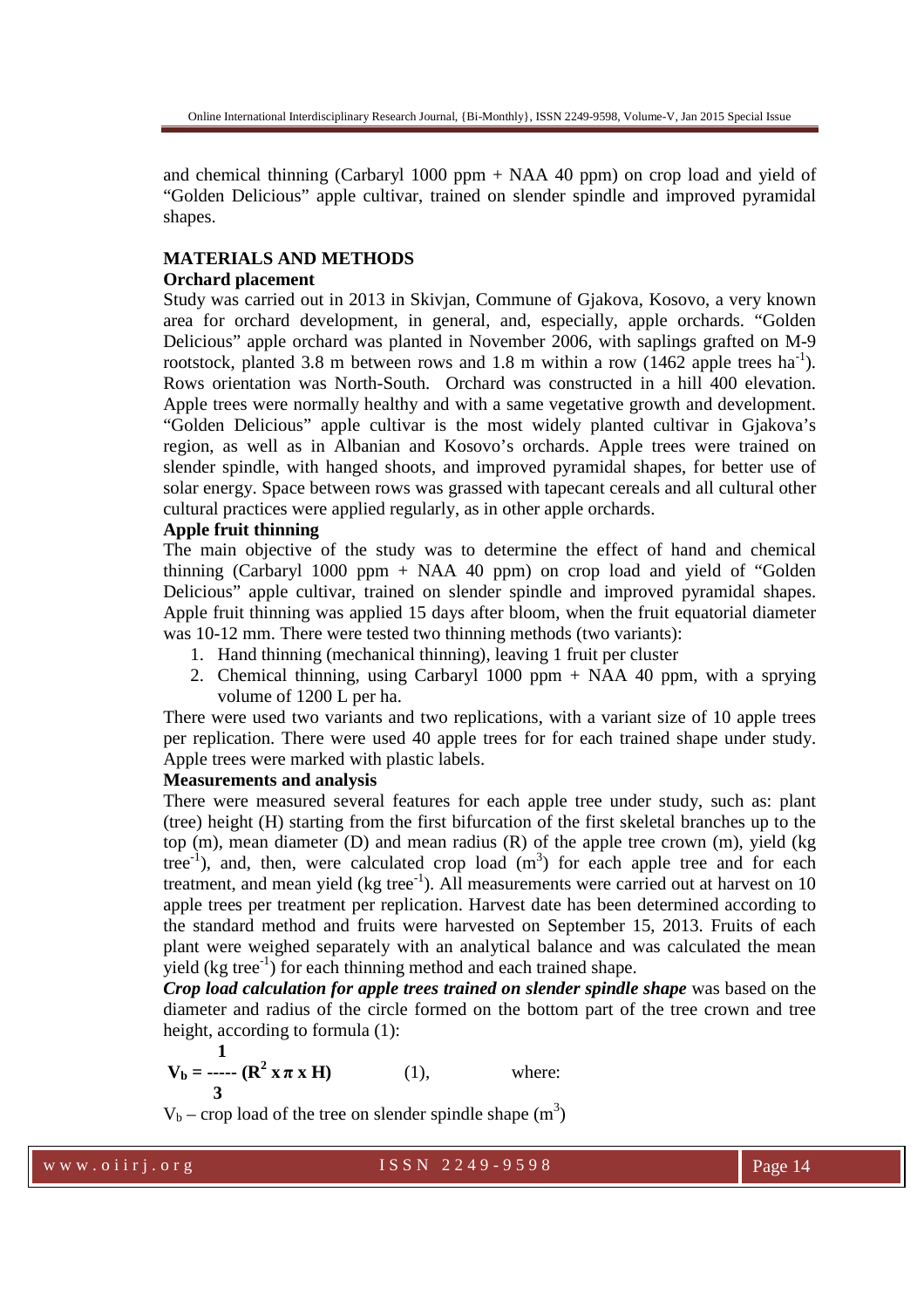R – radius of the circle formed on the bottom part of the tree crown (equal to  $\frac{1}{2}$  D) (m) H - tree height starting from the first bifurcation of the first skeletal branches up to the top (m)

*Crop load calculation for apple trees trained on improved pyramidal shape* was based on the diameter and radius of the circles formed on the bottom part and the upper part of the tree crown, and tree height, according to formula (2):

$$
V_p =
$$
 ----  $(R + r)^2 x \pi x H$  (2), where:

 $V_p$  - crop load of the tree on improved pyramidal shape  $(m^3)$ 

 $\overline{R}$  - radius of the circles formed on the bottom part of the crown (m)

r - radius of the circles formed on the upper part of the crown (m)

H - tree height (height of the central axis, starting from the first bifurcation of the first skeletal branches up to the top (m)

Crop load was calculated for each tree separately and, after that, was calculated mean value of each thinning method and each trained system.

**Data analysis and presentation of the observed results** 

The obtained data were subject of descriptive and statistical methods (ANOVA: Two-Factors Without Replication) ( $\alpha = 0.05$ ) (Papakroni, 2001). Observed results are presented in tables and graphs.

#### **RESULTS AND DISCUSSION**

Effects of thinning methods on crop load and yield of "Golden Delicious" apple cultivar were observed for training methods, *slender spindle* and improved pyramidal shape. Observed results showed that thinning method has affected significantly the crop load and yield of "Golden Delicious" apple cultivar on both training systems.

# *Crop load (m<sup>3</sup> ) and yield (kg tree-1) of "Golden Delicious" apple cultivar, trained on slender spindle system*

Observed results showed that thinning method (hand or chemical) has affected significantly the crop load  $(m^3)$  and yield (kg tree<sup>-1</sup>) of "Golden Delicious" apple cultivar, trained on slender spindle system. Mean crop load of trees using hand thinning method was 3.72 m<sup>3</sup>, while mean crop load of trees using chemical thinning method (Carabaryl 1000 ppm + NAA 40 ppm) was 4.22  $m^3$  (0.505  $m^3$  or 13.6% higher for chemical thinning compare to hand thinning). Difference between treatments (thinning methods) for mean values of crop load was significant and statistically confirmed at  $p \le 0.05$  (Table 1 and Table 3).

Mean yield of hand thinning was  $33.25$  kg tree<sup>-1</sup>, while mean yield of trees using chemical thinning (Carabaryl 1000 ppm + NAA 40 ppm) was 37 kg tree<sup>-1</sup> (3.75 kg tree<sup>-1</sup>) or 11.3% higher for chemical thinning compare to hand thinning). Difference between treatments (thinning methods) for mean values of crop load was significant and statistically confirmed at  $p \le 0.05$  (Table 1, Table 3 and Figure 1).

**Table 1.** Effect of thinning method on crop load  $(m^3)$  and yield (kg tree<sup>-1</sup>) of "Golden Delicious" apple cultivar, trained on slender spindle system (\* significant at  $p \le 0.05$ )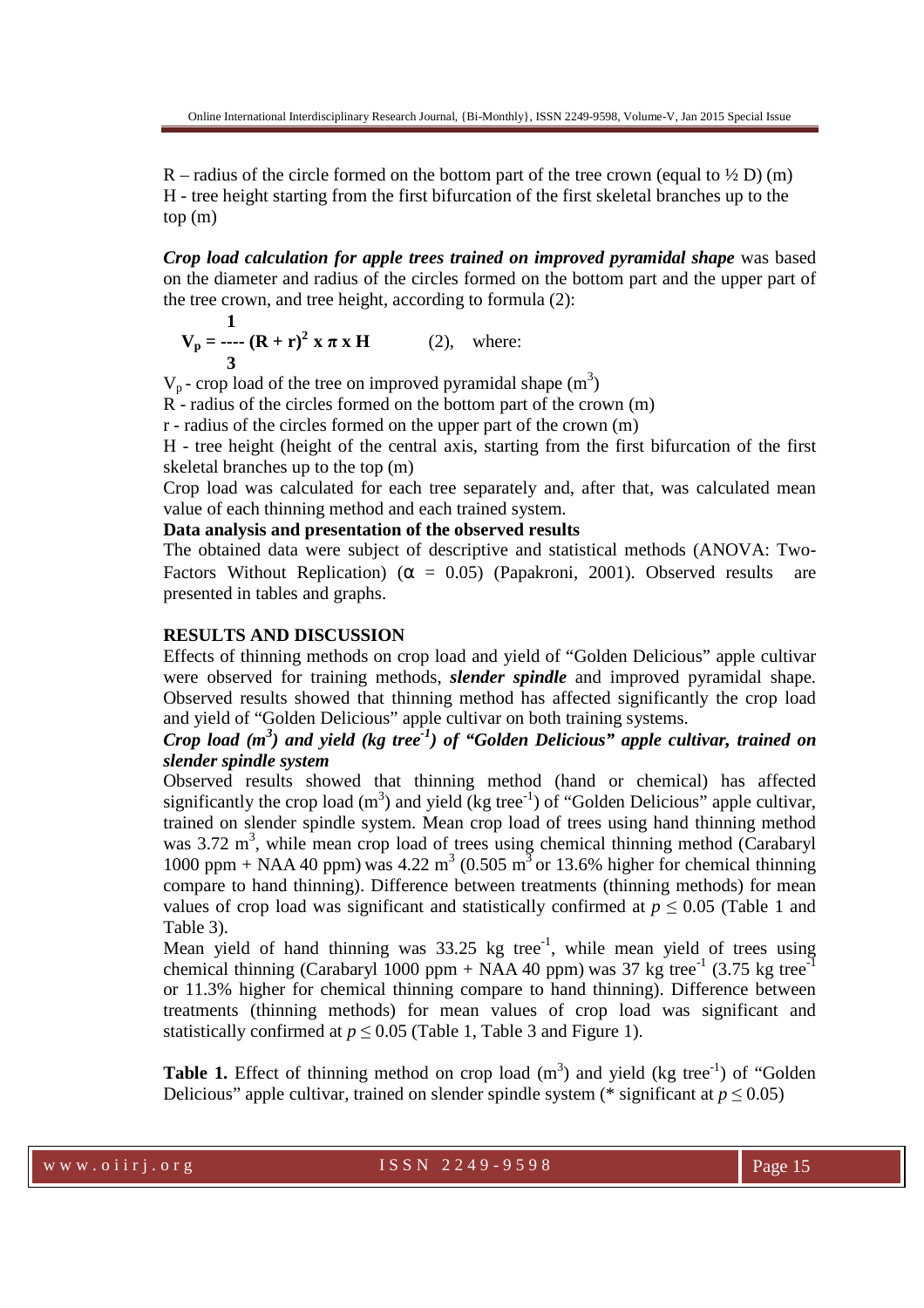| Fruit thinning method                            | Crop load | Yield                                    |
|--------------------------------------------------|-----------|------------------------------------------|
|                                                  | $(m^3)$   | $\left(\text{kg tree}^{\text{T}}\right)$ |
| - Hand thinning                                  | 3.72      | 33.25                                    |
| - Chemical thinning (CB $1000$ ppm + NAA 40 ppm) | 4.22*     | $37*$                                    |

*Crop load (m<sup>3</sup> ) and yield (kg tree-1) of "Golden Delicious" apple cultivar, trained on improved pyramidal system* 

Observed results showed that thinning method (hand or chemical) has affected significantly the crop load  $(m^3)$  and yield (kg tree<sup>-1</sup>) of "Golden Delicious" apple cultivar, trained on improved pyramidal system. Mean crop load of trees using hand thinning method was  $11.12 \text{ m}^3$ , while mean crop load of trees using chemical thinning method (Carabaryl 1000 ppm + NAA 40 ppm) was 12.74  $m^3$  (1.625  $m^3$  or 14.7% higher for chemical thinning compare to hand thinning). Difference between treatments (thinning methods) for mean values of crop load was significant and statistically confirmed at *p* ≤ 0.05 (Table 2 and Table 3).

Mean yield of hand thinning treatment was  $38.125$  kg tree<sup>-1</sup>, while mean yield of trees using chemical thinning (Carabaryl 1000 ppm + NAA 40 ppm) was 43 kg tree<sup>-1</sup> (4.875 kg) tree $^{-1}$  or 12.8% higher for chemical thinning compare to hand thinning). Difference between treatments (thinning methods) for mean values of crop load was significant and statistically confirmed at  $p \leq 0.05$  (Table 2, Table 3 and Figure 1).

**Table 2.** Effect of thinning method on crop load  $(m^3)$  and yield (kg tree<sup>-1</sup>) of "Golden Delicious" apple cultivar, trained on improved pyramidal system (\* significant at  $p \leq$ 0.05)

| Fruit thinning method                            | Crop load | Yield                |
|--------------------------------------------------|-----------|----------------------|
|                                                  | $(m^3)$   | $(kg \t{tree}^{-1})$ |
| - Hand thinning                                  | 11 12     | 38.125               |
| - Chemical thinning (CB $1000$ ppm + NAA 40 ppm) | $12.74*$  | $43*$                |



**Figure 1.** Mean yield (kg tree<sup>-1</sup>) of "Golden Delicious" apple cultivar, trained on slender spindle and improved pyramidal system

www.oiirj.org ISSN 2249-9598 Page 16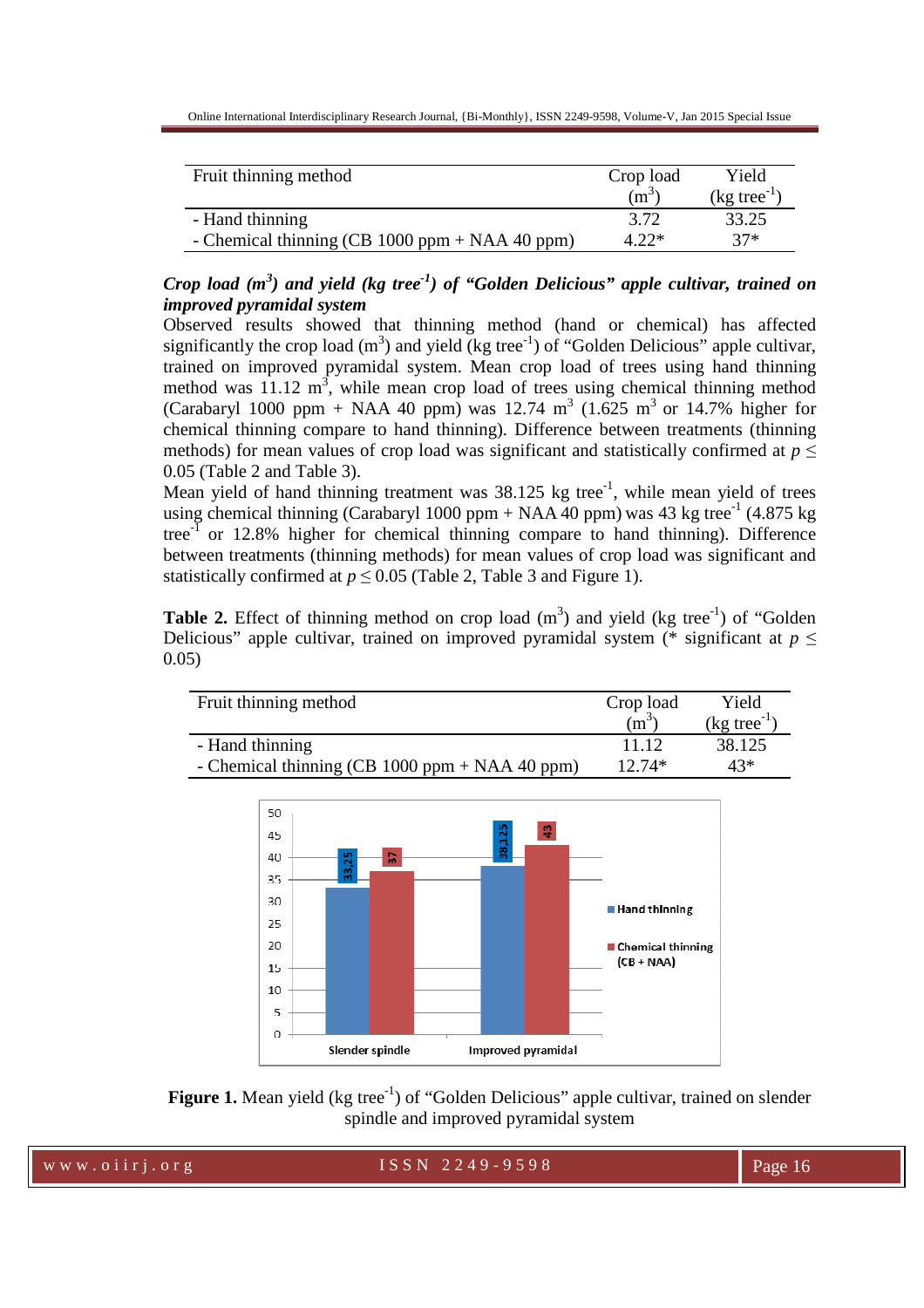Results of ANOVA *(ANOVA: Two-Factor Without Replication)* showed that the linkage between thinning method, crop load and yield was significant. Effect of chemical thinning on crop load and yield was statistically confirmed by F and P-value at  $p \le 0.05$ , where  $F >$  Fcrit dhe P-value  $< \alpha = 0.05$ ) (Table 3).

**Table 3**. *Anova: Two-Factor without Replication* for testifying the effect of thinning method on crop load and yield of "Golden Delicious" apple cultivar, trained on slender spindle and improved pyramidal system ( $p \le 0.05$ )

| Source of Variation |            | SS          | df | MS                                             | $\bm{F}$ | P-value | F-crit |
|---------------------|------------|-------------|----|------------------------------------------------|----------|---------|--------|
| Rows                |            |             |    | 37.22609 7 5.318090 1.494478 0.223028 2.487577 |          |         |        |
| Colums<br>methods)  | (thinning) |             |    | 517.9979 3 172.666 48.52291 1.28E-09 3.072467  |          |         |        |
| Error               |            |             |    | 74.72729 21 3.558442                           |          |         |        |
| Total               |            | 629.9513 31 |    |                                                |          |         |        |

The obtained data of the study are similar to Marini (2002) for "Golden Delicious" apple cultivar in Virginia, USA, and El Salhy (1996) for "Dorsett Golden", who report on yield increase, but are contrary with Rogers and Williams (1977), Byers and Carbaugh (1991), who report on yield reduction. Carbaryl affects on the increase of specific leaf weight, leaf area per spur and bourse shoot length on the most productive spurs which increase fruit weight (Looney, 2000), while NAA has a favourable effect on fruit growth, increase of the volume of spur and leaf cells (Marini, 2004; Marini, 2002). Chemical thinners used in our study (Carbaryl and NAA) contributed together on better leaf/fruit ratio and higher crop load and yield.

Several authors report that weather conditions have a strong influence on the apple thinner efficacy (Reyes *et al.,* 2008; Greene, 2002), and, an other important factor is thinner concentration since when used in larger doses they could cause phytotoxicity in some apple cultivars (Jemrić *et al.,* 2003; Pfammater and Dessimoz, 1999). Some other important factors affecting the response of apple to thinning, except crop load, are age of trees, flower bud quality, competition within vegetative and productive mass, etc (Jemrić *et al.,* 2003; Link, 1998).

Achieved results of the study showed that thinning method affects the crop load and yield of "Golden Delicious" apple cultivar, regardless of the training system of the orchard, at least in the ecological conditions of Skivjan, Gjakova, Kosovo.

#### **CONCLUSIONS**

Fruit thinning method significantly affects the vegjetative growth (crop load) and productivity of "Golden Delicious" apple cultivar under climatic conditions of Skivjan, Gjakova, Kosovo. Chemical fruit thinning using Carbaryl 1000 ppm + NAA 40 ppm increased the crop load of "Golden Delicious" apple cultivar trained on slender spindle and improved pyramidal system by  $13.6\%$  and  $14.7\%$ , respectively. Yield (kg tree<sup>-1</sup>) of "Golden Delicious" apple trained on slender spindle and improved pyramidal system, using chemical thinning was  $3.75 \text{ kg}$  tree<sup>-1</sup> and  $4.875 \text{ kg}$  tree<sup>-1</sup> or  $11.3\%$  and  $12.8\%$ higher, respectively.

Differences between thinning methods were statistically confirmed by ANOVA-test ( $F >$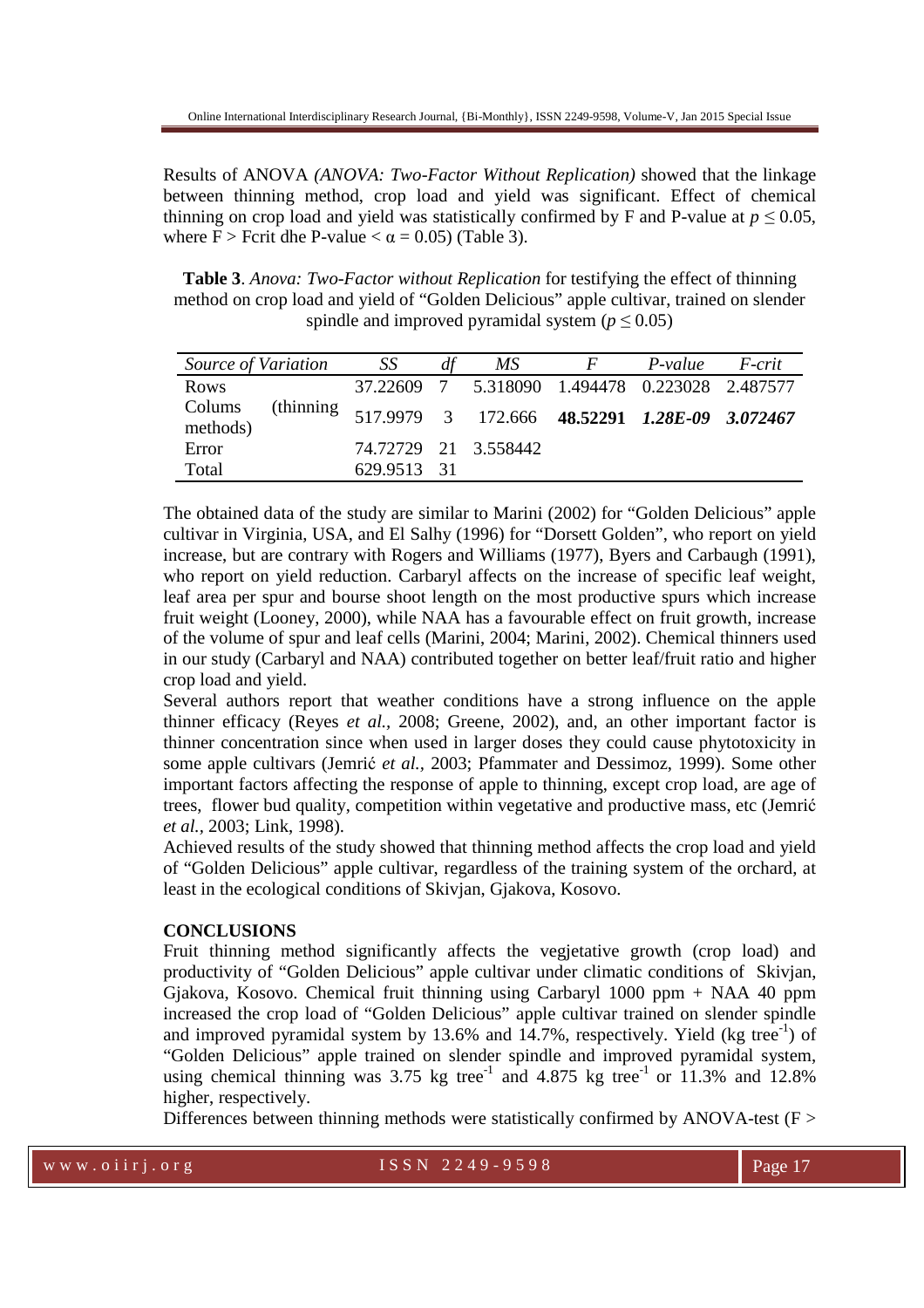F-crit and P-value  $\lt \alpha = 0.05$ , which means that there exist a significant relationship between fruit thinning method, crop load and yield.

#### **Acknowledgement**

The authors are very thankful to Gjokë Duhanaj Family for the use of their orchard and extraordinary cooperation in this study. We gratefully acknowledge them for their generous contribution.

#### **References**

Bergamini, A. (1991). Froticoltura Speciale. REDA – Italy: pp. 72.

- Bellini, E. (2002). Cultural practices for persimmon production Options Mediterraneenes: pp. 53.
- Byers, R. E., Carbaugh, D. H. (1991). Effect of chemical thinning sprays on apple fruit set. Hort. Technol: pp. 41-48.
- Çakalli, D., Thomaj, T. (2005). Special Pomology (Student's textbook): pp. 44.
- Daugaard, H, Grauslund, J. (1999). Fruit colour and correlations with orchard factors and post – harvest characteristics in apple cv. Mutsu. J Hort Sci Biotechnol: pp. 283- 287.
- El Salhy, A. M. (1996). Effect of hand and chemical thinning on fruit retention and quality of Dorsett Golden trees. Assiut J Agric Sci 27: pp.119-132.
- Elfving, D. C., Cline, R. A. (1993/a). Benzyladenyne and other chemicals for thinning Empire apple trees. J Amer Soc Hort Sci 118: pp. 593-598.
- Elfving, D. C., Cline, R. A. (1993/b). Cytokinin and etephon affect crop load, shoot growth, and nutrient concentration of Empire apple trees. Hort. Science 28: pp. 1011-1014.
- Ferraj, B., Thomaj, T. (2014). Pomology I, main species" (Student's textbook): pp. 22, 53.
- Ferree, D. C., Schmid, J. C. (2001). Chemical thinning 'Gala' apple in the Midwest. J. Amer. Pomol. Soc. 55: pp. 109-113.
- Greene, D. W. (2002). Chemicals, timing, and environmental factors involved in thinner efficacy on apple. Hort Science 37: pp. 477-481.
- Hess, B., Stadler, W., Bertschinger, L., Krebs, C., Schumacher, R. (1996). Alternanz und fruchtqualität von Boskoop bei unterschiedlicher ausdünnung und bodenpflege. Obst und Weinbau 132: pp. 282-274.
- Jemrić, T., Pavičić, N., Blašković, D., Krapac, M., Pavičić, D. (2003). The effect of hand and chemical fruit thinning on 'Golden Delicious cl. B' apple fruit quality. Current Studies of Biotechnology (02/2003) 3: pp. 193-198.
- Krebs, C., Widmer, A. (1992). Mikado und Drilling- System zwei neue Baumformen in Prüfung. Schweiz: pp. 128; 297.
- Lakso, A. N., Robinson, T. L., Goffinet, M.C., White, M.D. (2000). Apple Fruit Growth Responses to Varying Thinning Methods and Timing. ISHS Acta Horticulturae (ISHS) 557: VII International Symposium on Orchard and Plantation Systems: pp. 407-412. http://www.actahort.org/books/557/557\_54.htm
- Link, H. (1998). Effects of thinning in a long term trial with six apple cultivars on yield and fruit size. Acta Hort 466: II Workshop on Pome Fruit: pp. 59-64.

Looney, N. E. (2000). Some effects of carbaryl on the growth and development of apple

w w w . o i i r j . o r g i second to see ISSN 2249-9598 Page 18